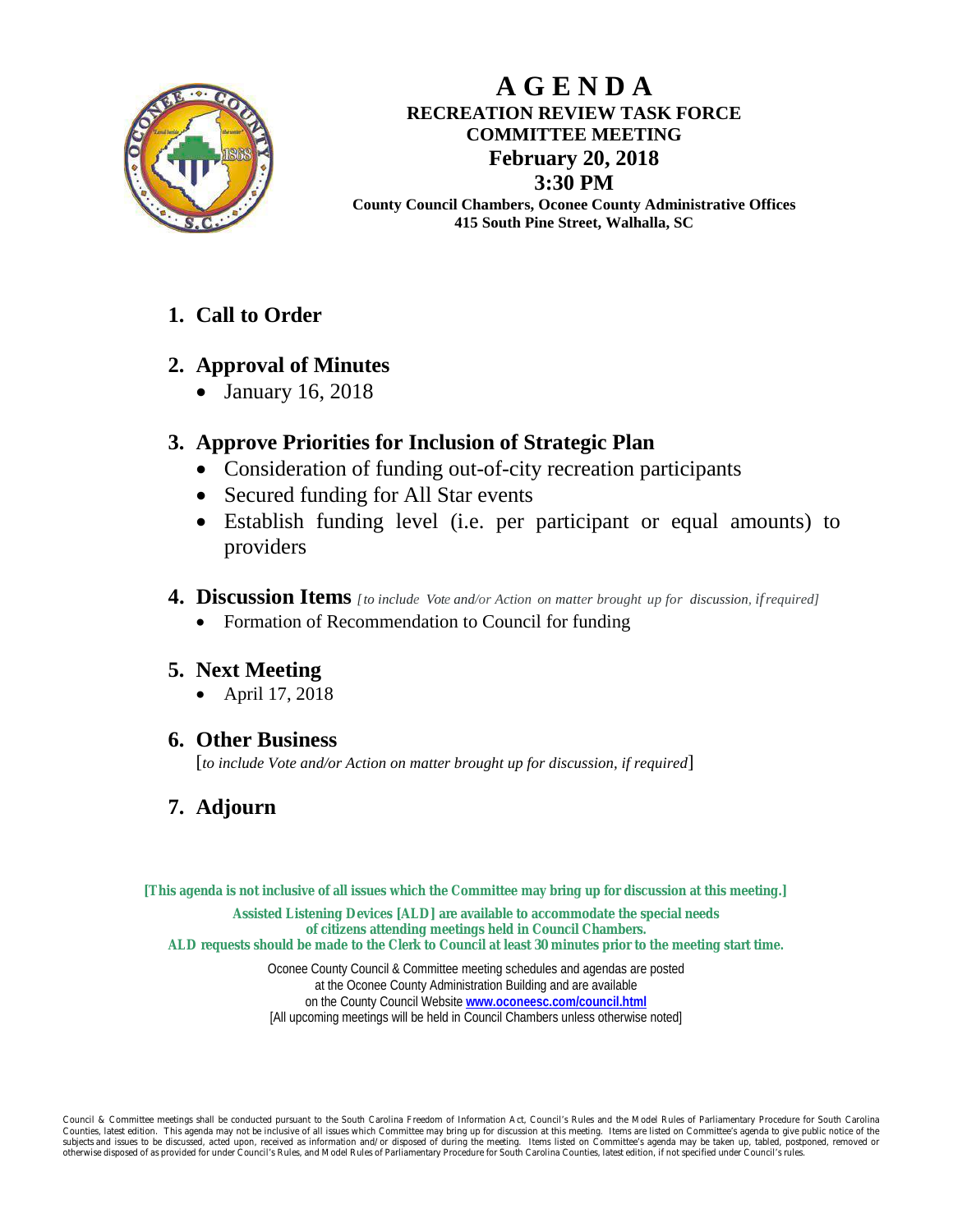# **Please run in the next edition of your publication. Please respond to the email to confirm receipt.**

"The Recreation Review Task Force will meet on the following dates/times in Council Chambers, 415 South Pine Street, Walhalla, SC unless otherwise advertised:

February 20, 2018, April 17, 2018, June 19, 2018, August 21, 2018, October 16, 2018 and December 18, 2018. All meetings are scheduled for 3:30 p.m."

# **Please confirm receipt of this email by way of reply.**

Best Regards, Katie

*Katie D. Smith* Clerk to Council 415 S. Pine Street Walhalla, SC 29691 864-718-1023 864-718-1024 [fax]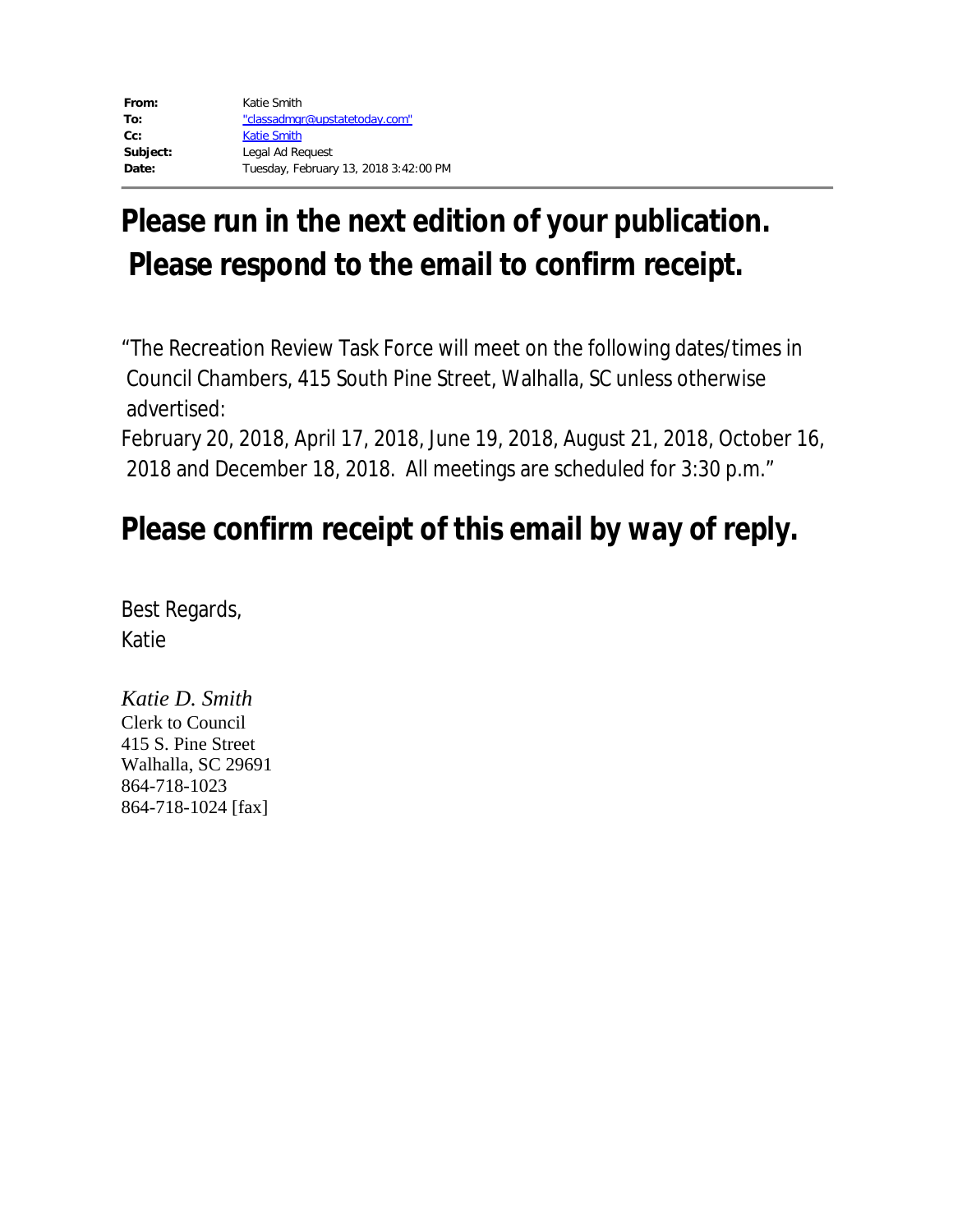# Katie Smith

From: Sent: To: Subject: Katie Smith Wednesday, February 14, 2018 10:58 AM 'classadmgr@upstatetoday.com' RE: Classified Ad# 24135 Confirmation

Looks-good; thanks!

Katie

From: classadmor@upstatetoday.com [mailto:classadmon@upstatetoday.com] Sent: Wednesday, February 14, 2018 10:53 AM To: Katie Smith Subject: Classified Ad# 24135 Confirmation

Please let me know if you approve this ad to run. I have it scheduled for tomorrow 2/15. Thank you, Kelsie Beebe



# **Classified Advertisi**

OCONEE COUNTY COUNCIL 415 S PINE ST WALHALLA, SC 29691 Acct#:63488 Ad#:24135 Phone#:864-718-1023 Date:02/14/2018 Salesperson: KBEEBE Classification: Legals Ad Size: 1.0 x 1.60 **Advertisement Information:**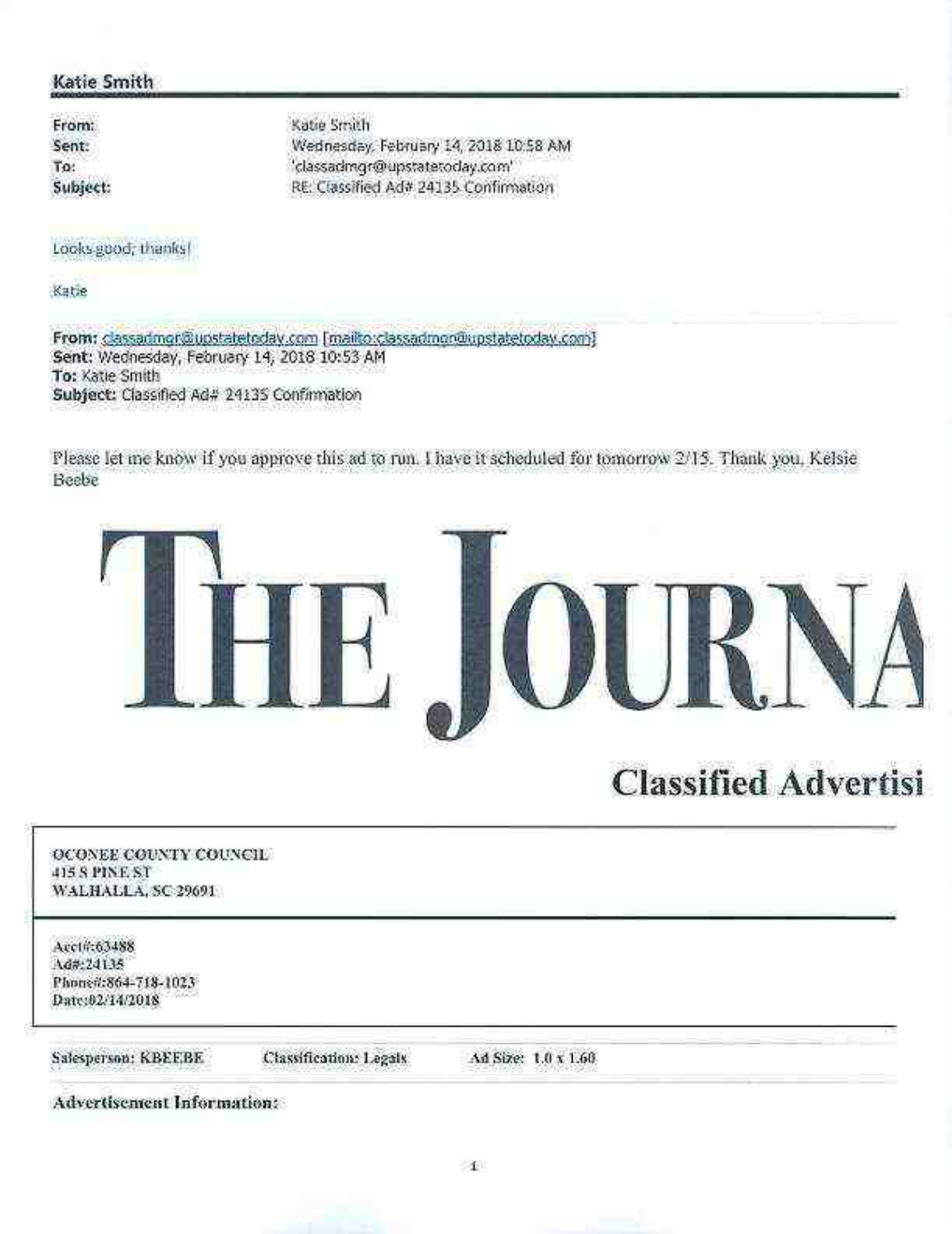| <b>Description</b>          |          | <b>Start</b>            | <b>Stop</b>           | Ins. | Cost/Day | <b>Total</b> |
|-----------------------------|----------|-------------------------|-----------------------|------|----------|--------------|
| The Journal                 | $\cdots$ | $02/15/2018$ 02/15/2018 |                       |      | 25.56    | 25.56        |
| <b>Payment Information:</b> |          |                         |                       |      |          |              |
| Date:                       | Order#   | <b>Type</b>             |                       |      |          |              |
| 02/14/2018                  | 24135    |                         | <b>BILLED ACCOUNT</b> |      |          |              |
| Total Amount: 25.56         |          |                         |                       |      |          |              |
| <b>Amount Due: 25.56</b>    |          |                         |                       |      |          |              |

### **Comments: THE RECREATION REVIEW TASK FORCE MEETING SCHEDULE 2018**

Attention: Please return the top portion of this invoice with your payment including account and ad number.

### Ad Copy

THE RECREATION REVIEW<br>THE RECREATION REVIEW<br>will meet on the tolowing dates/fimes<br>in Council Chambers.<br>415 South Pine Street<br>Walhalla, SC Walhalia, SC<br>
unless otherwise advertised:<br>
February 20, 2018<br>
Agril 17, 2018<br>
June 19, 2018<br>
August 21, 2018<br>
Odober 16, 2018<br>
December 18, 2018<br>
December 18, 2018<br>
December 18, 2018<br>
December 18, 2018 All meetings are scheduled<br>for 3:30 p.m.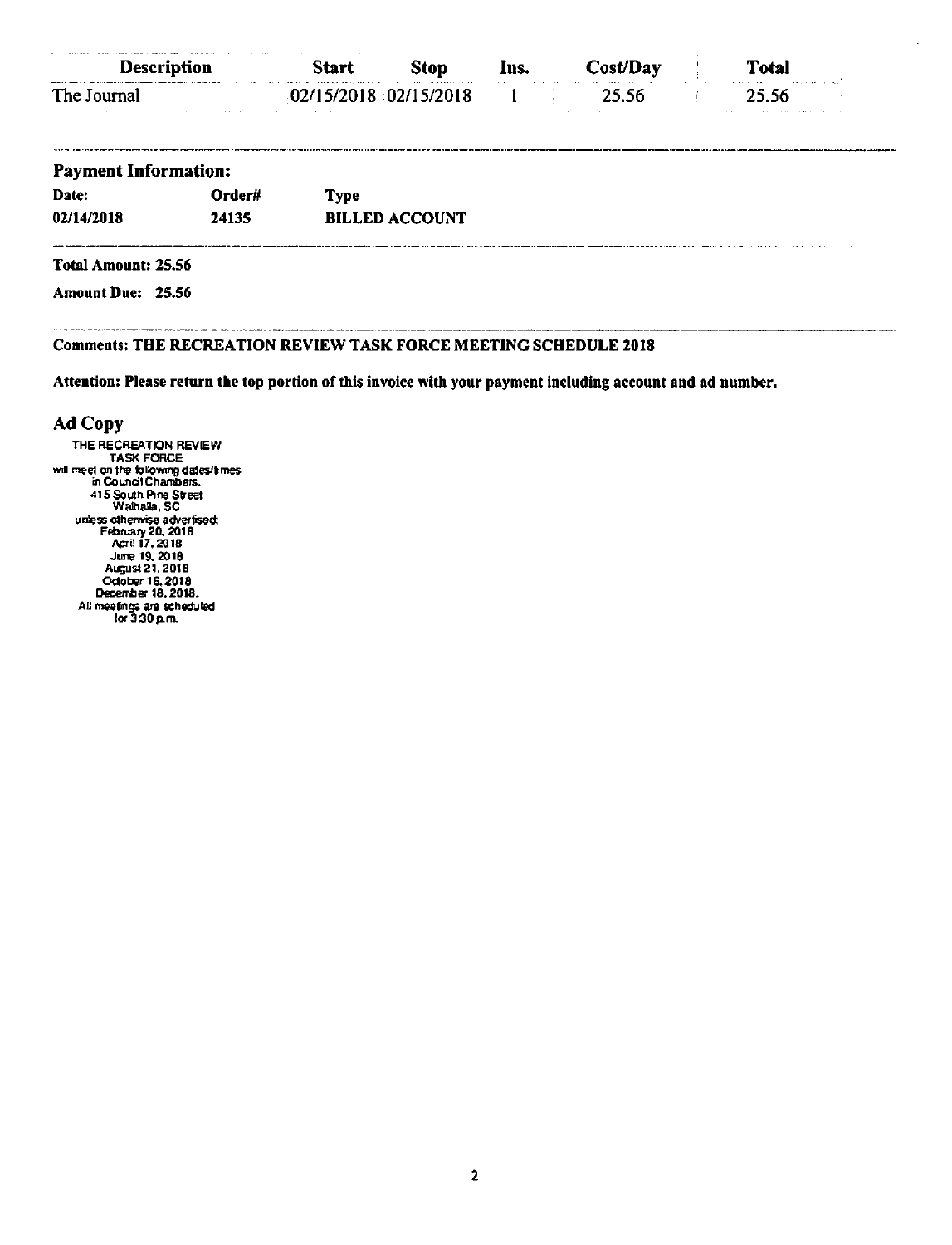

This Job Really Delivers!"